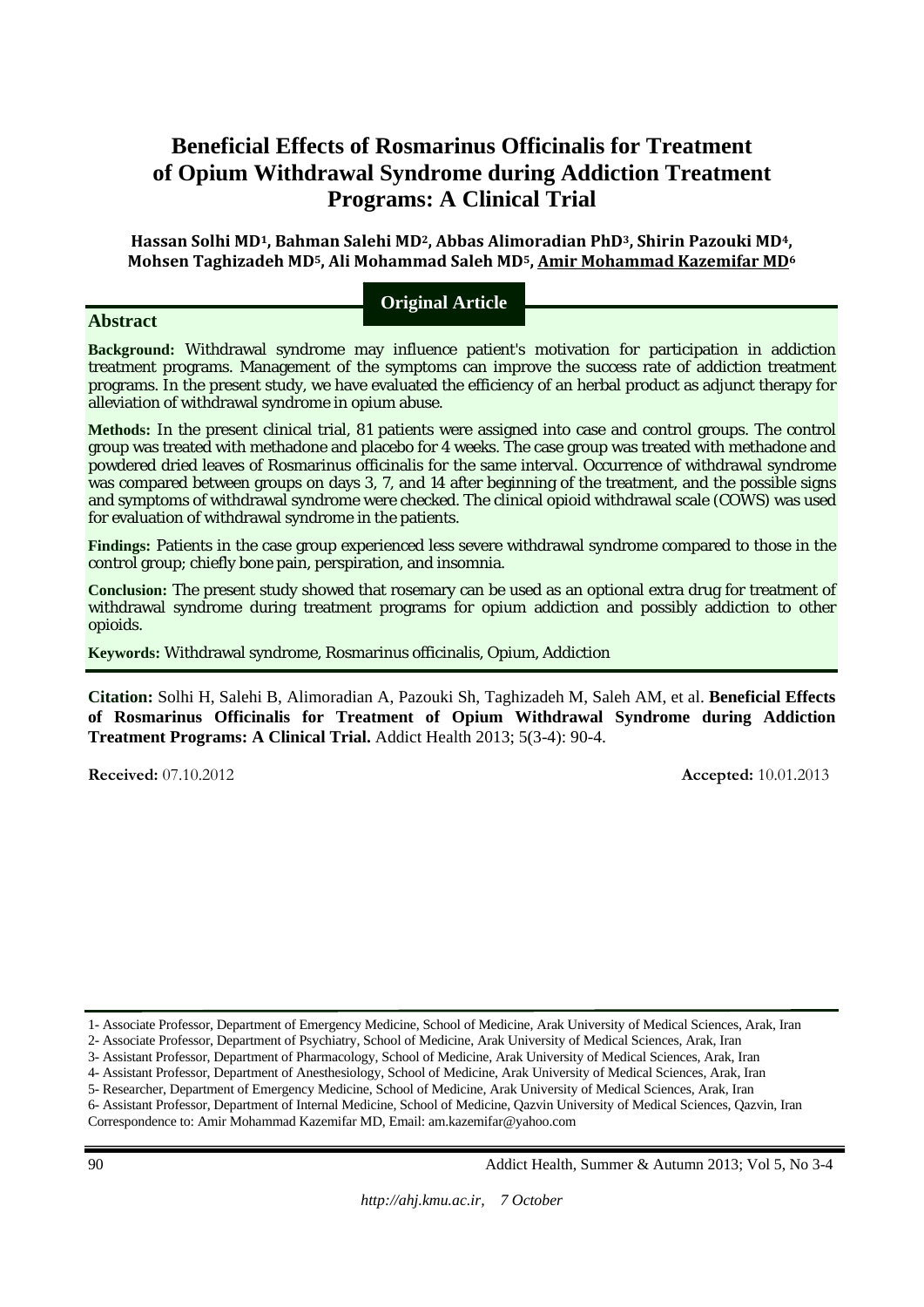# **Introduction**

The global epidemic of opiate use continues to spread, especially in developing countries. Research centers have focused on nonaddicting opioids or agents that have the capability to prevent the addiction process; however, the problem has not yet been solved.1 Opioid withdrawal symptoms consist of dysphoric mood, nausea or vomiting, muscle aches, lacrimation, rhinorrhea, pupil dilation, piloerection, sweating, diarrhea, yawning, fever, and insomnia.<sup>2</sup> Medications that are used to reduce symptoms of opioid withdrawal syndrome have different mechanisms. However, their prescription has its own limitations and side effects.2 Earlier studies conducted on animals have suggested that Rosmarinus officinalis (rosemary) can be effective in alleviation of symptoms of opioid withdrawal syndrome.3,4

Rosemary grows in many parts of the world.5 It is used fresh, dried, or as essential oil.<sup>6</sup> Chemical content of the plant consists of flavonoids, phenols, volatile oils, and terpenoids.7 Rosmarinus officinalis acts as antispasmodic, smooth muscles relaxant, memory booster, antioxidant, inducer of neural growth factor, and anti-microbial agent.5,8-11 It has also been claimed that the plant is effective in treatment of headache, musculoskeletal pains, and seizures.12-14 Analgesic effects of aqueous and alcoholic extract of Rosmarinus officinalis have been antagonized by naloxone. This may imply its interaction with opioid receptors.3,4

Use of Rosmarinus officinalis has been approved as supplemental therapy for dyspepsia.15 It has been approved for oral use as food supplement in humans by the FDA.16 The effects of Rosmarinus officinalis on improvement of withdrawal symptoms in morphine dependence have been studied in mice.3 It has been suggested that it may reduce symptoms of withdrawal syndrome by inducing GABA system.3 In the present study, we have evaluated the use of rosemary as an herbal drug for treatment of opium withdrawal syndrome.

# **Methods**

The present study which was a randomized clinical trial has been performed in Arak city, Iran. It is registered in IRCT (register number: IRCT138903054033N1). Its details are cited in the website of International Clinical Trials Registry Platform of WHO (http://apps.who.int/trialsearch). It has been approved by the local Ethical Committee of Arak University of Medical Sciences, Arak, Iran.

The patients participated in the study if they had the inclusion criteria. They were selected from drug abusers referred to a rehabilitation clinic of a teaching university hospital. The inclusion criteria were: any form of abuse of opium at least 2.3 grams per day continuously for at least one year, age between 20-50 years, no history of any major medical disease, and no history of sensitivity to the plant. Eighty was determined as the target sample size, as approved by a biostatician.

Half of the patients were randomly assigned as control group. The other half was allocated as case group. The exclusion criteria were failure to follow up, allergy to rosemary, and continued use of opium during the trial.

Both groups were treated by methadone for short-term detoxification. They received 20 mg/day in the 1<sup>st</sup> week, then 15 mg/day in the 2<sup>nd</sup> week, followed by 10 mg/day in the 3rd week, and 5 mg/day in the 4th week. The rosemary capsules (filled with dried powdered leaves) had been produced by Barij Essence Pharmaceutical Company, Kashan, Iran, and contained 300 mg dried leaves of Rosemary. They were administrated to the patients in the case group as 16 capsules/day for the first 3 days, 12 capsules/day for the following 4 days, and then 8 capsules for the next week in divided doses. Patients in the control group received placebo produced by the same company. All patients were visited in the  $3<sup>rd</sup>$ , 7<sup>th</sup>, and  $14<sup>th</sup>$  day after starting of the treatment by a physician. The physician and the patients in the case and control groups did not know anything about the content of the capsules and which patient belongs to which group.

The clinical opioid withdrawal scale (COWS) was used for evaluation of withdrawal syndrome in the patients. In addition, sleep duration and insomnia were evaluated in the patients.

The results were compared between the 2 groups using paired t-test. SPSS for Windows (version 11.5; SPSS Inc., Chicago, IL., USA) was used for statistical analysis.

# **Results**

98 patients participated in the study. 17 patients

Addict Health, Summer & Autumn 2013; Vol 5, No 3-4 91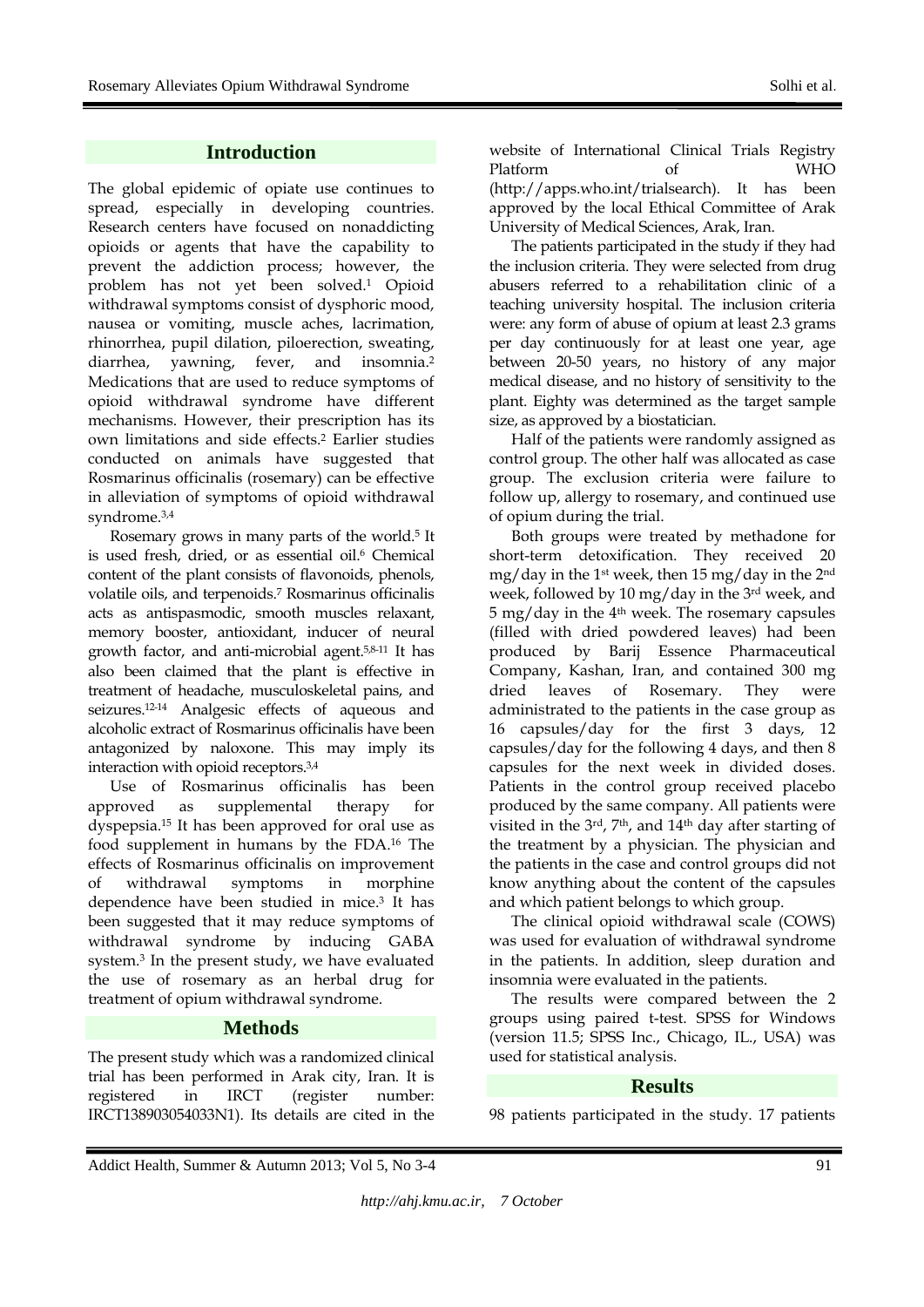| Table 1. General characteristics of the studied patients           |                       |                          |                 |  |  |
|--------------------------------------------------------------------|-----------------------|--------------------------|-----------------|--|--|
|                                                                    | Case group $(n = 39)$ | Control group $(n = 42)$ | P               |  |  |
| Age                                                                | $36.7 \pm 4.58$       | $36.6 \pm 7.53$          | Not significant |  |  |
| Male/female ratio                                                  | All were male         | All but one were male    | Not significant |  |  |
| Mean opium use (gram/day, as<br>stated by the patients)            | $1.8 \pm 0.43$        | $1.7 \pm 0.51$           | Not significant |  |  |
| Mean duration of opium abuse<br>(years, as stated by the patients) | $10.1 \pm 5.21$       | $10.2 \pm 6.08$          | Not significant |  |  |

**Table 1.** General characteristics of the studied patients

failed to finish their treatment course, mainly due to failure to follow up (9 patients) and continued use of opium (6 patients). General characteristics of the patients have been demonstrated in table 1.

Mean COWS score was 9.2, 7.5, and 6 in the case group in the 3rd, 7<sup>th</sup>, and 14<sup>th</sup> days of treatment, respectively. The corresponding scores were, respectively, 12.1, 11.7, and 7.8 in the control group. The differences were statistically significant for the  $3<sup>rd</sup>$  and  $7<sup>th</sup>$  days (P < 0.050).

There were significant differences between duration of sleep in 3rd and 7<sup>th</sup> days between case and control groups ( $P < 0.001$  and  $P < 0.002$ , respectively). More details have been displayed in table 2.

**Table 2.** Mean duration of sleep per day in case and control groups

| <b>Group</b> | $3rd$ day<br>(hours) | $7th$ day<br>(hours) | $14th$ day<br>(hours) |
|--------------|----------------------|----------------------|-----------------------|
| Case         | 6.5                  | 6.9                  | 7.3                   |
| Control      | 5.0                  | 5.5                  | 6. I                  |

Furthermore, as can be seen in table 3, there was significant difference in the percentage of patients who were complaining from insomnia between case and control groups on 3rd and 7th days (P < 0.001).

**Table 3.** Percentage of patients with insomnia in case and control groups after the treatment

| Group   | $3^{\text{rd}}$ day $(\frac{9}{6})$ |      | $7^{th}$ day $(%)$ 14 <sup>th</sup> day $(%)$ |
|---------|-------------------------------------|------|-----------------------------------------------|
| Case    | 25.0                                | 12.5 | 15.0                                          |
| Control | 77.5                                | 72.5 | 20.0                                          |

# **Discussion**

Results of the present study confirmed that rosemary can be used as an adjunct therapy for improvement of withdrawal syndrome during addiction treatment programs. Hosseinzadeh et al. have stated that muscle jerks are the main criteria of morphine withdrawal syndrome. In their study performed on rats, it has been suggested that rosemary can reduce muscle jerks produced by morphine withdrawal syndrome.4 In another study, the effectiveness of aqueous and alcoholic extract of rosemary in reduction of opium withdrawal syndrome in animals has been proved.3 In the study of Boroushaki et al., the therapeutic effect of rosemary in treating convulsion was evaluated in comparison with phenobarbital. It was verified that all parts of the plant can reduce convulsion in animals.14 In our study, the effectiveness of rosemary in the improvement of sleep and reduction of insomnia was demonstrated. It is likely that the anticonvulsant effect, found in the former study, occurs with the same mechanism as rosemary's affect on reducing insomnia in the present study. Moreover, it was shown that rosemary can reduce musculoskeletal pain.13 In the current study, the effectiveness of rosemary in reduction of musculoskeletal pain in opium addicts has also been demonstrated.

In summary, results of the current study reveal that Rosmarinus officinalis can improve opioid withdrawal syndrome to some extent. This can be attributed to various properties of the plant, including anti-inflammatory and psycho-stimulant effects.17,18 Extraction of alkaloids present in the plant may elucidate true constituents of the alkaloid(s) responsible for this effect.

#### **Conclusion**

The present study showed that rosemary can be used as an herbal drug for treatment of withdrawal syndrome during treatment programs for opium addiction and possibly addiction to other opioids.

# **Conflict of Interests**

The Authors have no conflict of interest.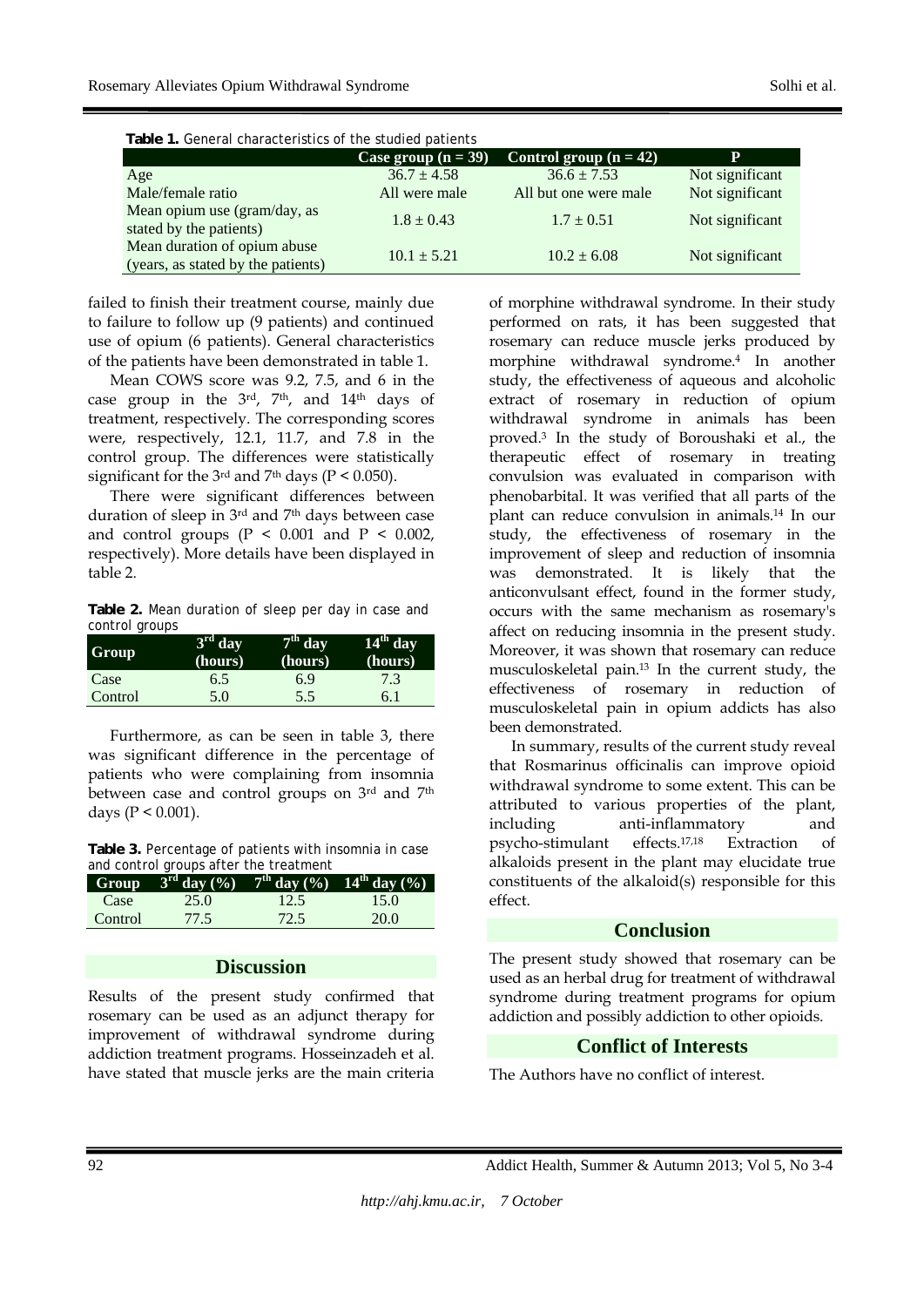# **References**

- **1.** Ali R, Chiamwongpaet S, Dvoryak S, Frick U, Habrat B, Humeniuk R, et al. The WHO collaborative study on substitution therapy of opioid dependence and HIV/AIDS [Online]. [Cited 2005]; Available from: URL: www.who.int/abuse/substituion\_therapy\_opioid\_de pendence\_gener/
- **2.** Sadock BJ, Kaplan HI, Sadock VA. Kaplan & Sadock's synopsis of psychiatry: behavioral sciences/clinical psychiatry. Philadelphia, PA: Lippincott Williams & Wilkins; 2007.
- **3.** Hosseinzadeh H, Nourbakhsh M. Effect of Rosmarinus officinalis L. aerial parts extract on morphine withdrawal syndrome in mice. Phytother Res 2003; 17(8): 938-41.
- **4.** Hosseinzadeh H, Ramezani M, Shahsavand Sh. Effect of Rosmarinus officinalis L. Aerial parts extract and fractions on morphine withdrawal syndrome in mice. Journal of Medicinal Plants 2006; 5(20): 27-35.
- **5.** al-Sereiti MR, Abu-Amer KM, Sen P. Pharmacology of rosemary (Rosmarinus officinalis Linn.) and its therapeutic potentials. Indian J Exp Biol 1999; 37(2): 124-30.
- **6.** Pintore G, Usai M, Bradesi P, Juliano C, Boatto G, Tomi F, et al. Chemical composition and antimicrobial activity of Rosmarinus officinalis L. oils from Sardinia and Corsica. Flavour and Fragrance Journal 2002; 17(1): 15-9.
- **7.** Beretta G, Artali R, Facino RM, Gelmini F. An analytical and theoretical approach for the profiling of the antioxidant activity of essential oils: the case of Rosmarinus officinalis L. J Pharm Biomed Anal 2011; 55(5): 1255-64.
- **8.** Machado DG, Neis VB, Balen GO, Colla A, Cunha MP, Dalmarco JB, et al. Antidepressant-like effect of ursolic acid isolated from Rosmarinus officinalis L. in mice: evidence for the involvement of the dopaminergic system. Pharmacol Biochem Behav 2012; 103(2): 204-11.
- **9.** Ozcan M. Antioxidant activities of rosemary, sage, and sumac extracts and their combinations on stability of natural peanut oil. J Med Food 2003;

6(3): 267-70.

- **10.** Kosaka K, Yokoi T. Carnosic acid, a component of rosemary (Rosmarinus officinalis L.), promotes synthesis of nerve growth factor in T98G human glioblastoma cells. Biol Pharm Bull 2003; 26(11): 1620-2.
- **11.** Simon JE, Chadwick AF, Craker LE. Herbs: an indexed bibliography, 1971-1980: the scientific literature on selected herbs, aromatic, and medicinal plants of the temperate zone. Hamden, CT: Archon Books; 1984.
- **12.** De Feo V, Senatore F. Medicinal plants and phytotherapy in the Amalfitan Coast, Salerno Province, Campania, southern Italy. J Ethnopharmacol 1993; 39(1): 39-51.
- **13.** Lukaczer D, Darland G, Tripp M, Liska D, Lerman RH, Schiltz B, et al. A pilot trial evaluating Meta050, a proprietary combination of reduced iso-alpha acids, rosemary extract and oleanolic acid in patients with arthritis and fibromyalgia. Phytother Res 2005; 19(10): 864-9.
- **14.** Boroushaki MT, Baharloo A, Malek F. A comparative study on the anticonvulsive effects of the aqueous extract of the rosmarinus officinalis plant with phenobarbital in pentylentetrazolinduced seizures in mice. Koomesh 2002; 3(1-2): 53-8. [In Persian].
- **15.** Blumenthal M, Goldberg A, Brinckmann J. Herbal medicine: expanded commission e monographs: the indispensable and affordable scientific herbal reference. New York, NY: A D A M Software Incorporated; 2000.
- **16.** Petiwala SM, Puthenveetil AG, Johnson JJ. Polyphenols from the Mediterranean herb rosemary (Rosmarinus officinalis) for prostate cancer. Front Pharmacol 2013; 4: 29.
- **17.** Alnamer R, Alaoui K, Bouidida EH, Benjouad A, Cherrah Y. Psychostimulant activity of rosmarinus officinalis essential oils. J Nat Prod 2012; 5: 83-92.
- **18.** Beninca JP, Dalmarco JB, Pizzolatti MG, Frode TS. Analysis of the anti-inflammatory properties of Rosmarinus officinalis L. in mice. Food Chemistry 2011; 124(2): 468-75.

Addict Health, Summer & Autumn 2013; Vol 5, No 3-4 93